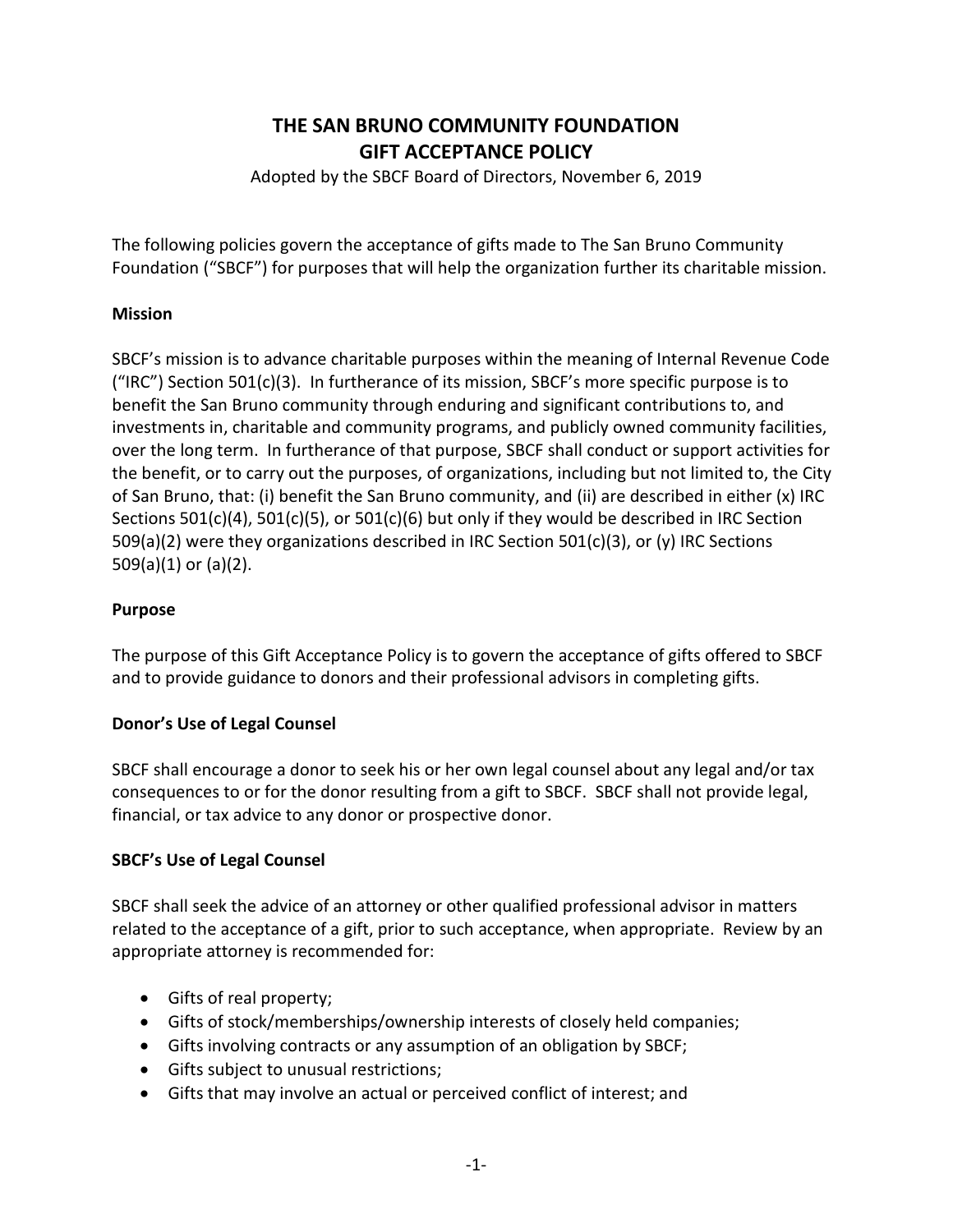• Transactions in which the Executive Director, Board of Directors, or authorized Board Committee believes that the use of legal counsel is appropriate.

# **Acceptance of Gifts in General**

SBCF will generally accept unrestricted gifts, and gifts for specific programs and purposes, provided that such gifts are not inconsistent with SBCF's mission, exempt purposes, and priorities. However, SBCF shall have the sole discretion to accept or reject any gift offered to the organization. Except as otherwise set forth in this Gift Acceptance Policy, the SBCF Executive Director shall have the authority to accept or reject any gift offered to the organization on its behalf. SBCF's decisions regarding its programmatic and grantmaking activities will be in the sole discretion of SBCF and its Board of Directors and shall not be unduly influenced by any offered or accepted gift to the organization.

In general, SBCF shall strive not to accept any gifts that: (1) are for purposes that are outside of or do not further the mission and objectives of SBCF; (2) could in any way damage the reputation or goodwill of SBCF; (3) could damage SBCF's status as a tax-exempt organization; (4) are too difficult or expensive to administer; (5) violate or are inconsistent with the terms of SBCF's organizational documents or other policies; (6) could create an actual or perceived conflict of interest for the organization; (7) are too restrictive in purpose or otherwise result in a burden that may diminish SBCF's ability to further its mission; or (8) are otherwise deemed not to be in the best interests of the organization for any reason. Should SBCF receive an offer of a gift that the Executive Director believes may fall into one or more of the categories listed above, the Executive Director shall confer with the President regarding such offered gift. If the Executive Director and President agree that the offered gift falls within one or more of the categories listed above, or are uncertain whether it does, they shall bring the offered gift to the attention of the SBCF Board of Directors. The SBCF Board of Directors shall discuss and decide whether to accept or reject the offered gift. In making its decision, the Board of Directors shall consider all relevant factors. The decision of the SBCF Board of Directors regarding such acceptance or rejection shall be final.

#### **Donor Fees and Expenses**

Fees and expenses associated with a donor's gift and its transfer to SBCF, such as appraisal fees, environmental audits, and title binders for gifts of real estate, or other third party professional fees, shall be the exclusive responsibility of the donor.

# **Types of Gifts**

The following types of gifts may be acceptable, as determined by the SCBF Board of Directors and/or Executive Director, in their sole discretion, subject to other provisions of this Gift Acceptance Policy: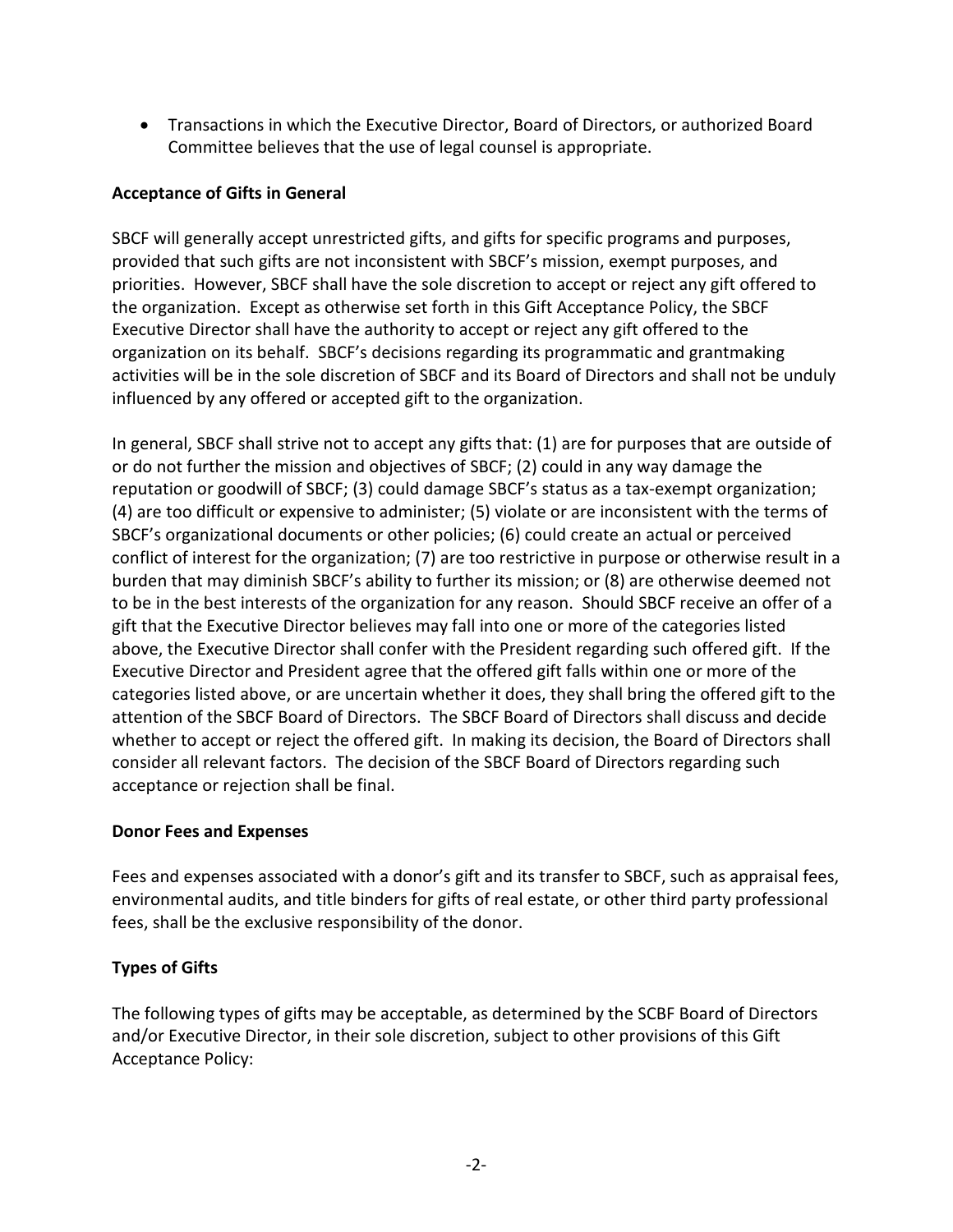- **Cash.** Cash will be accepted in any negotiable form. Checks must be made payable to "The San Bruno Community Foundation."
- **Securities.**
	- o Publicly Traded Securities. Publicly traded securities may be transferred to an account maintained at one or more brokerage firms or delivered physically with the transferor's signature or stock power attached. As a general rule, all marketable securities shall be sold upon receipt unless otherwise directed by the SBCF Board of Directors. In some cases, marketable securities may be restricted by applicable securities laws; in such instance the final determination on the acceptance of the restricted securities shall be made by the SBCF Board of Directors.
	- o Closely Held Securities. Closely held securities, which include debt and equity positions in non-publicly traded companies as well as interests in LLPs, LLCs, and other ownership forms, may be accepted subject to the approval of the SBCF Board of Directors. However, gifts must be reviewed prior to acceptance to determine that (1) there are no restrictions on the security that would prevent SBCF from ultimately converting those assets to cash; (2) the security is marketable (*i.e.*, a buyer is in a position to buy the stock); and (3) the security will not generate any undesirable tax consequences for SBCF. Further, prior to acceptance, gifts shall be valued by an independent appraisal, which shall typically be the donor's obligation (note that the donor may require a *qualified appraisal* in order to take an income tax deduction if a gift of nonpublicly traded securities is valued at \$10,000 or more). If potential problems arise on initial review of the security, further review and recommendation by an outside professional may be sought before making a final decision on acceptance of the gift. The final determination on the acceptance of closely held securities shall be made by the SBCF Board of Directors, and, as necessary, legal counsel. Every effort will be made to sell non-marketable securities as quickly as possible.
- **Tangible Personal Property.** Gifts of tangible personal property to be used by SBCF in furtherance of its mission may be accepted subject to approval of the Executive Director. Gifts of tangible personal property that will not be used by SBCF in furtherance of its mission may be accepted subject to approval of the SBCF Board of Directors; provided, however, that gifts with a value of under \$5,000 shall require only the Executive Director's approval. Gifts of tangible personal property that will not be used by SBCF in furtherance of its mission must be reviewed prior to acceptance for (1) marketability; (2) restrictions on their use and sale; and (3) costs associated with possession, ownership, and sale. In addition, SBCF shall only accept vehicles through an established and reputable third-party vehicle donation organization where SBCF receives net proceeds of the gross sales less towing/cleaning/advertising costs and no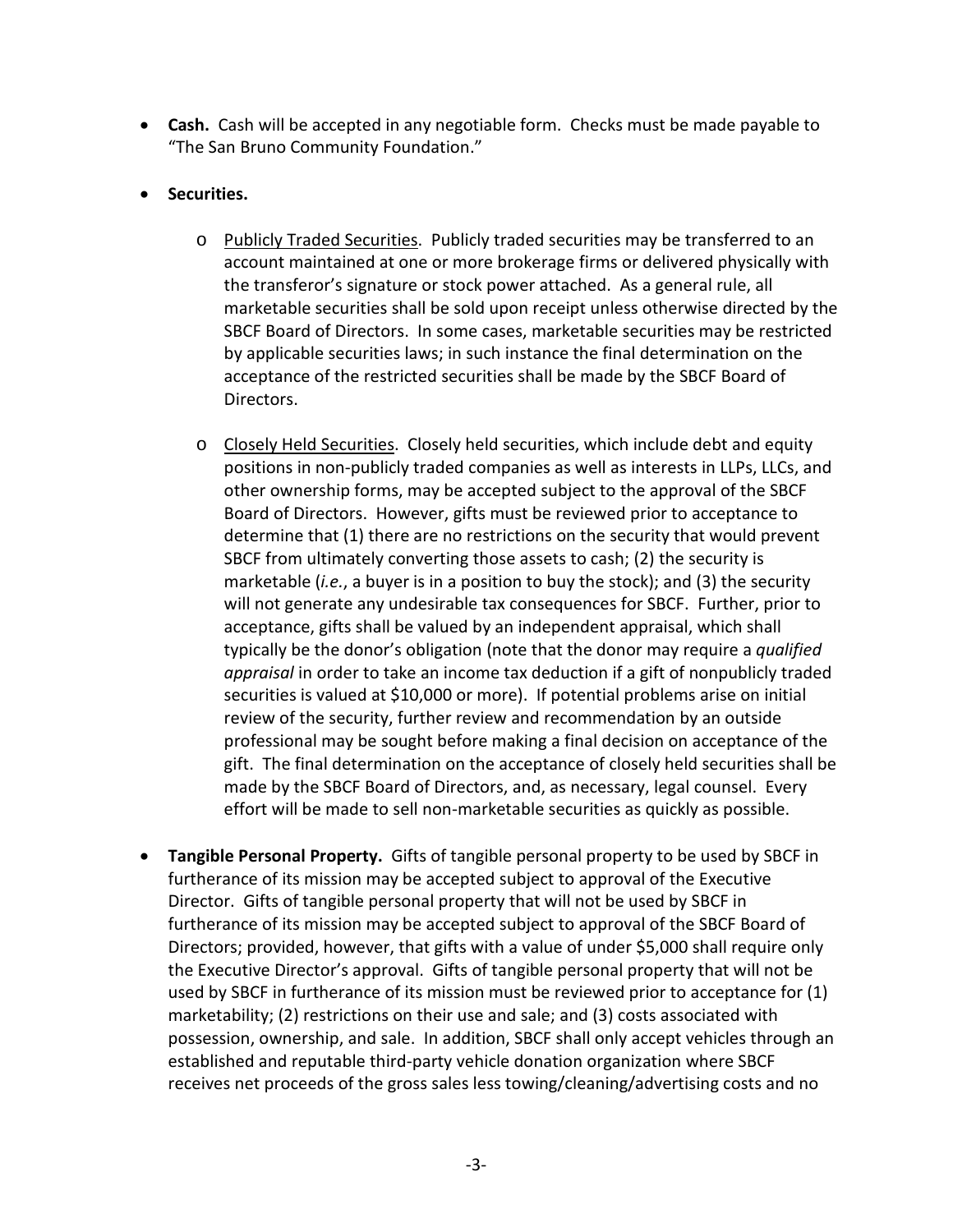more than a 30 percent administrative fee that the vehicle donation organization charges to all charities using its services.

• **Real Estate.** Gifts of real estate may include developed property, undeveloped property, or gifts subject to a prior life interest. Prior to acceptance of real estate, SBCF shall require an initial environmental review of the property to ensure that the property has no environmental or hazardous waste problems. In the event that the initial inspection reveals a potential problem, SBCF shall retain a qualified inspection firm to conduct an environmental audit. The cost of the environmental audit shall generally be an expense of the donor.

When appropriate, a title binder shall be obtained by SBCF prior to the acceptance of the real property gift. The cost of this title binder shall generally be an expense of the donor.

Prior to acceptance of the real property, the gift shall be approved by the SBCF Board of Directors and by SBCF's legal counsel. Criteria for acceptance of the property shall include: (1) usefulness to SBCF; (2) valuation; (3) marketability; (4) restrictions, reservations, easements, or other limitations associated with the property; (5) carrying costs, which may include insurance, property taxes, mortgages, or notes, *etc.*, associated with the property; and (6) environmental, hazardous waste, and other risks associated with the property.

• **Bequests.** Donors and supporters of SBCF may make bequests to SBCF under their wills and trusts. To the extent possible and appropriate, SBCF shall encourage donors to describe the specific purposes of their gifts as broadly as possible and to avoid detailed limitations and restrictions in recognition of the changing needs, policies, and circumstances of a charity over time. Because of such changes over time, to the extent permissible under applicable law, endowments shall contain the following (or a similar) contingency clause: "If in the opinion of SBCF's Board of Directors, all or part of the funds cannot be applied in strict conformance with the purpose(s) previously stated, the Board may use these funds for other appropriate purposes as nearly aligned to the original intent of the donor as good conscience and need dictate within the authorized powers of SBCF."

The nature of the bequest (*e.g.*, cash, securities, personal property, real estate) and any associated restrictions shall determine whether and how the bequest shall be accepted by SBCF, subject to other provisions of this Gift Acceptance Policy. Bequests will not be recorded as gifts to SBCF until such time as the gift is irrevocable. Where the gift is irrevocable, but is not due until a future date, the present value of that gift may be recorded at the time the gift becomes irrevocable.

• **Life Insurance Beneficiary Designations.** Donors and supporters of SBCF may name SBCF as the beneficiary or contingent beneficiary of their life insurance policies. Such